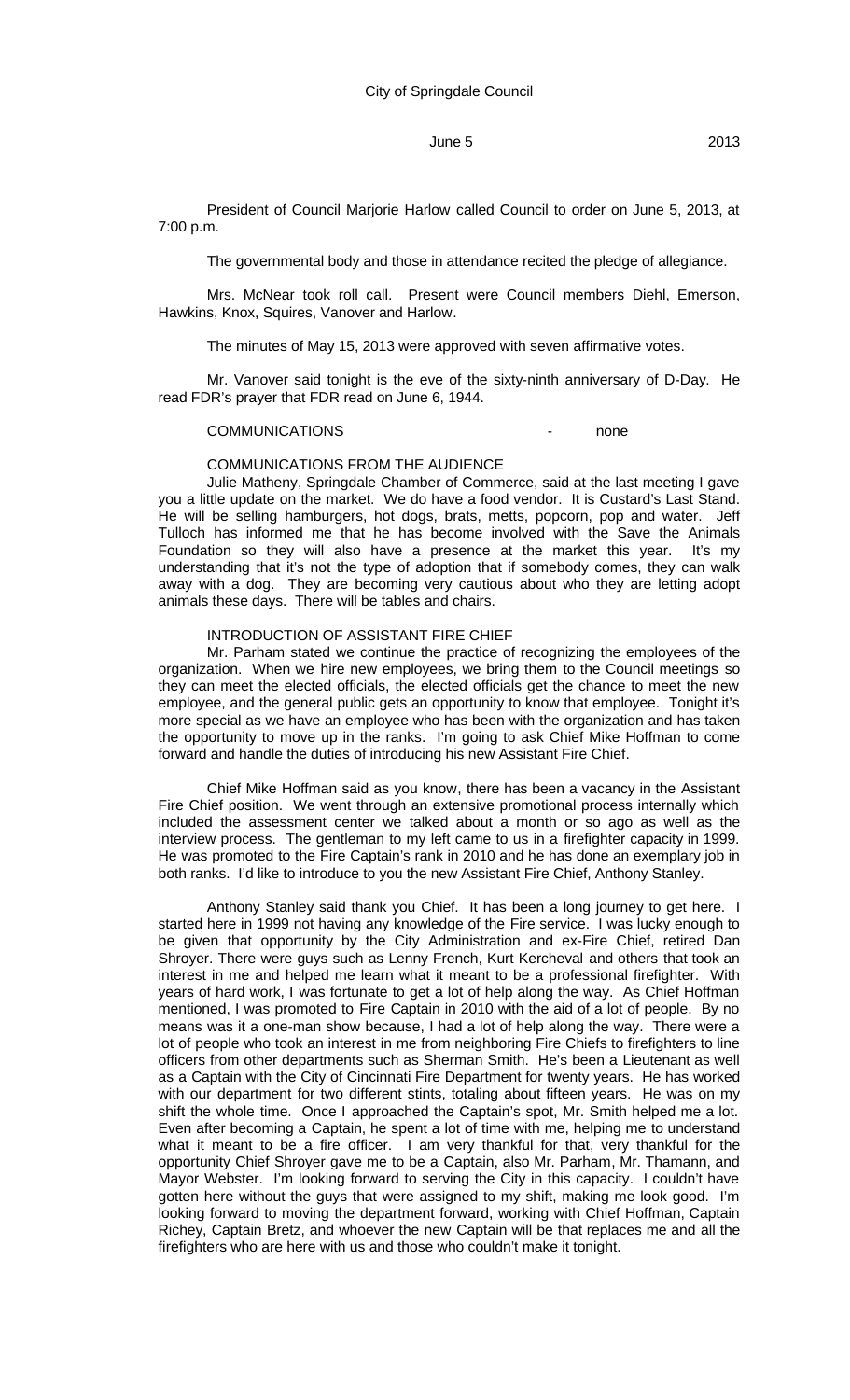Mr. Parham said for many years the Administration took the position of not always looking to hire only individuals with existing certification. There are often persons who are firefighters, who have their certification but were determined to not be our best option. We decided we wanted to find good people instead of those with their certifications. I believe if you find good people, we can then turn them over to the experts here (referring to Firefighters), they help mold and teach them what it means to be a firefighter, particularly what it means to be a firefighter with the City of Springdale. I have sat through many interviews with Dan Shroyer and some of our previous Police and Fire Chiefs, as we sat across from people who had their certification. Not to say they weren't good people but I don't think they were right for our organization. Chief Stanley, as he indicated, was working in construction at the time. He had no experience in the Fire service, but he was a good person. Now he has taken the steps with the assistance of folks in the department and others who supported him, and has risen to the rank of Assistant Fire Chief. We think that we have a lot more quality individuals throughout the organization. I want to thank Council for the support you offer the men and women of the Springdale Fire Department and I want to thank them for their support in helping to mold Chief Stanley. I see former Chief Dan Shroyer is here and want to mention that we appreciate his efforts as well. I know Assistant Fire Chief Anthony Stanley will do a marvelous job.

### ORDINANCES AND RESOLUTIONS

Public Hearing

ORDINANCE NO. 16-2013

AN ORDINANCE AMENDING SECTION 153.480 OF THE SPRINGDALE ZONING CODE (REGULATING THE SIZE OF RECREATIONAL VEHICLES)

Mrs. Harlow opened the public hearing. There was no public discussion. The public hearing was closed.

Mr. Vanover made a motion to adopt and Mr. Knox seconded.

Mr. Hawkins said thank you to Planning Commission for a lot of time, work and effort with regard to this matter. I do have some reservations to us not having any kind of size requirements beyond just the setback. I understand the rationale for that was that you don't have to continually evaluate this over the years as the industry changes but that does give me some concern as it gives folks a blank check in terms of the size vehicle they park in the side and back yards.

Mr. Knox said I too would like to congratulate the members of Planning Commission because it wasn't an easy ordinance to write. The second and third time I read it I was even more impressed with what it said and how it went about it. It's probably not perfect but we can amend it later if necessary.

Ordinance 16-2013 passed with six affirmative votes. Mr. Hawkins voted no.

#### ORDINANCE NO. 17-2013

ORDINANCE APPROVING, SOLELY FOR THE PURPOSE OF SECTION 147(f) OF THE INTERNAL REVENUE CODE OF 1986, THE ISSUANCE OF ECONOMIC DEVELOPMENT FACILITIES REFUNDING AND IMPROVEMENT REVENUE BONDS, SERIES 2013 (MAPLE KNOLL COMMUNITIES, INC.), BY THE BUTLER COUNTY PORT AUTHORITY; AUTHORIZING AN INTERGOVERNMENTAL AGREEMENT IN CONNECTION WITH THAT APPROVAL; AND AUTHORIZING OTHER DOCUMENTS IN CONNECTION WITH THE ISSUANCE OF THE BONDS, AND DECLARING AN **EMERGENCY** 

Mr. Vanover made a motion to read Ordinance 17-2013 by title only. Mrs. Emerson seconded. The motion passed with seven affirmative votes.

Mr. Knox made a motion to adopt and Mr. Vanover seconded.

Mr. Parham said as was stated in the Pending Legislation Report, Ordinance 4-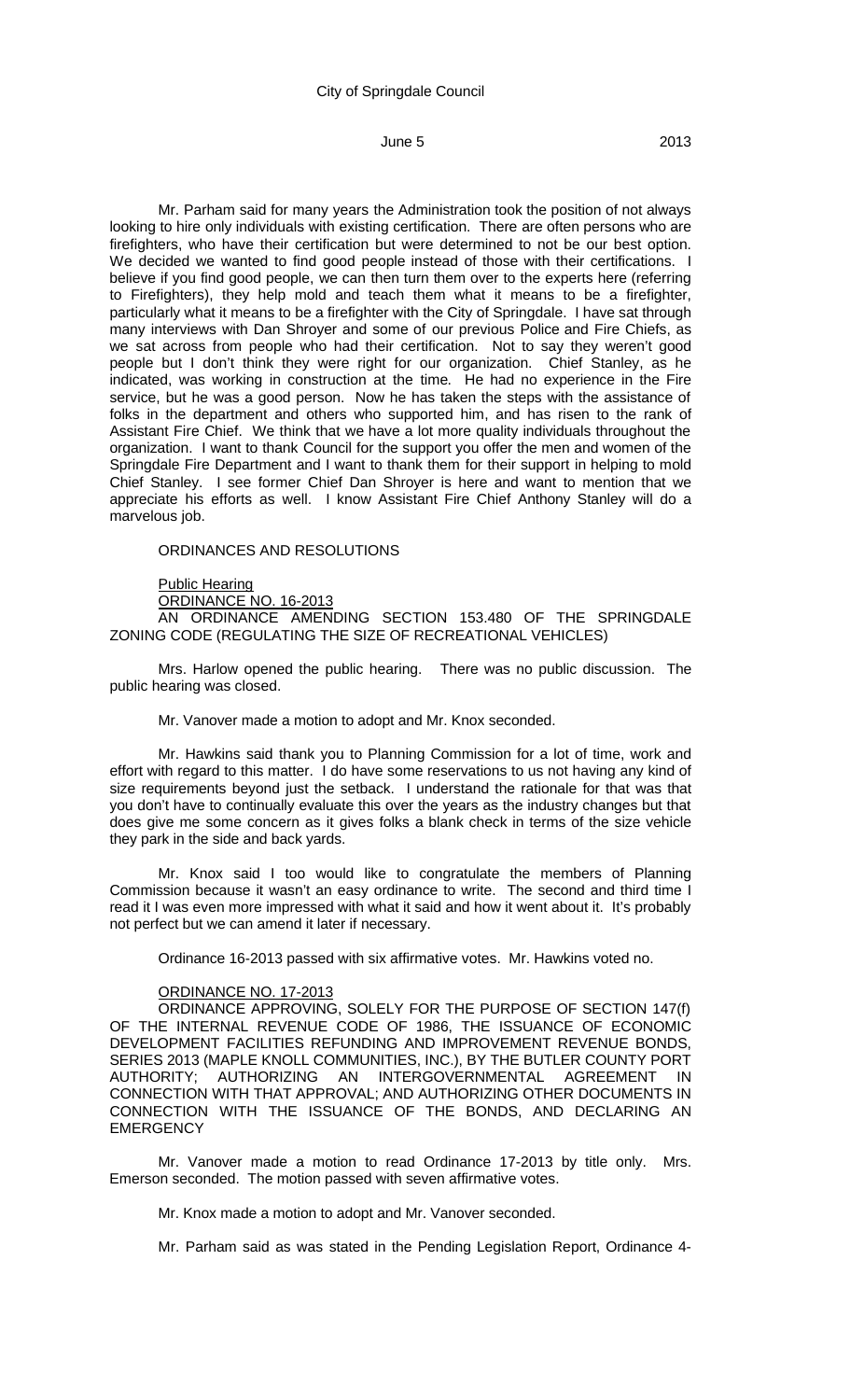2013 was passed by Council at one of the February meetings earlier this year. The ordinance was to assist Maple Knoll Village in their process to refinance/refund some of their existing debt. The reason the City of Springdale is involved is because some of the improvements surrounding that debt are located in Springdale. At the time of Ordinance 4-2013 Butler County, where Maple Knoll Village facilities also reside, was going to issue the debt for Maple Knoll. Since the passage of Ordinance 4-2013, we were approached by Maple Knoll because they now have a different party to issue the debt. The Butler County Port Authority will now issue the debt instead of Butler County. This evening Mr. Ken Huff with Maple Knoll Village and Mr. Robert Mecklenburg (their bond counsel) with Peck Shaffer are here to answer any questions you might have. I think I might have pointed out in the legislation the comparisons of Ordinance 4-2013 to tonight's ordinance. There has been an increase in the amount to be issued from \$70 million to \$75 million. That doesn't affect the City. In addition, I think there are different citations in the Ohio Revised Code (ORC) that pertain to the Port Authority versus the County issuing the debt. Those references have been included here. Relative to the City our full, faith, and credit is not a part of this process. At the same time, there is an indemnity agreement that Maple Knoll and the City will enter into where Maple Knoll will protect our interests in this process. I offer the opportunity if you want to hear from Mr. Huff and Mr. Mecklenburg.

Mr. Mecklenburg stated Mr. Parham gave a very great overview of what we're doing. We're here again this evening because Butler County who was the prior issuer when we were here back in February was unable to issue the bonds because of some bank restrictions which turned out not to be a big deal. In the interim we decided to go with Butler County Port Authority. If the County processed it we would enter into something called Public Hospitals Agencies Agreement under Chapter 140 of the ORC. Now that we have a new issuer which is under Chapter 45.82, the Port Authority, we now have an inter-government agreement. This acts and does the same thing. It's just called something different. The indemnity agreement states in no way, shape or form is the City or anyone here on the hook for these bonds.

Ordinance 17-2013 passed with seven affirmative votes.

#### ORDINANCE NO. 18-2013

DECLARING A 2001 WHEELED COACH F350 AMBULANCE AS SURPLUS PROPERTY AND AUTHORIZING THE CITY ADMINISTRATOR TO DISPOSE OF SAID SURPLUS PROPERTY THROUGH AN ONLINE MARKET SYSTEM AND DECLARING AN EMERGENCY

Mr. Vanover made a motion to adopt and Mr. Squires seconded.

Mr. Parham said in 2012 the City purchased a new F350 ambulance and in 2013 we purchased a second ambulance. Once we received the 2012 model, we were able to dispose of a 1996 Braun ambulance by selling it on E-Bay. We received an initial bid of \$3,150. Unfortunately, that individual chose not to execute the deal. We then approached the second person and were able to sell it for \$2,500. The Fire Chief believes we can get more money for the next ambulance on E-Bay. If we don't feel comfortable with the amount we're able to receive on E-Bay, we would look at selling the vehicle at a public auction.

Ordinance 18-2013 passed with seven affirmative votes.

#### OLD BUSINESS

Mr. Parham reported on May 30<sup>th</sup> the City opened bids for the 2013 Summer Street Program. We received three bids: R. A. Miller, Prus Construction, and Adleta, Inc. If you recall, Adleta, Inc. has over the last couple of years been pretty aggressive and successful in securing a number of contracts with the City, namely the 2012 Street Program, the Merchant Street project and Century Circle improvements. I think everyone would agree that they have performed very well. Once again, as part of the 2013 Street Program, Adleta turned out being the low bidder. The base bid consists of full curb replacements, catch basin repairs, and handicap ramp improvements at certain intersections. We reported at the last meeting that we would include in the base bid, the intermediate improvements for Ashmore and Woodville Courts. In an effort to make sure we can take advantage of the dollars budgeted for our 2013 program, we included four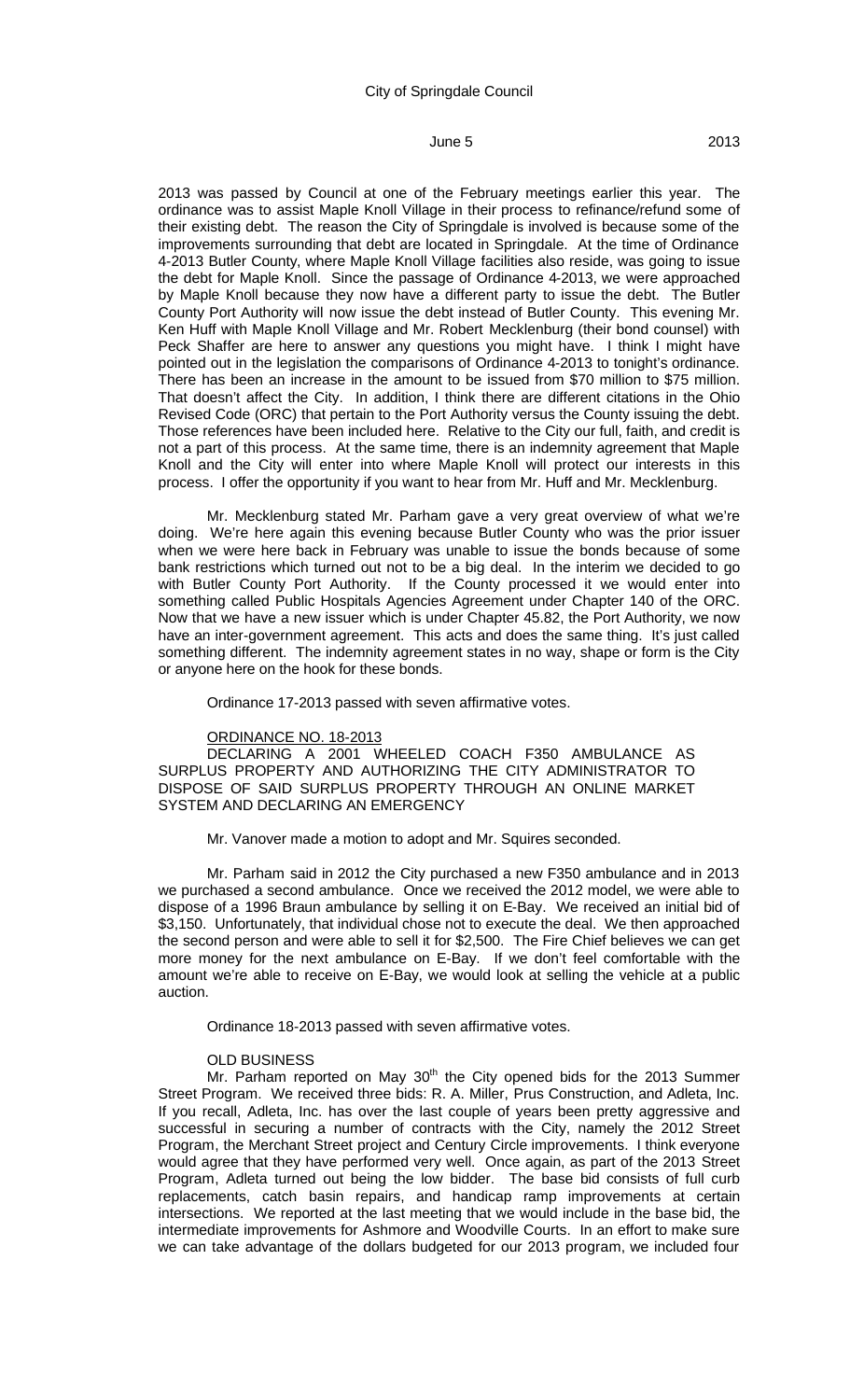alternates (paving on three separate streets and an improvement on Northland Boulevard to address one of the issues of rutting on the road. The base bid for Adleta came in at \$785,700. The total for the four (4) alternates was \$174,358 for a total bid of roughly \$960,000. I applaud the City Engineer as well as the Public Works staff for the hard work and effort they put into this. When I look at the bids by Adleta and the budget numbers we shared with you earlier this year, they were definitely not far off. Adleta's base bid came in about \$9,000 higher than what the staff put together. The bids for Ashmore and Woodville came in about \$13,000 and \$20,000 less than what we had anticipated. The three paving areas of Harcourt, Cantrell and Chardon had additional savings of roughly \$27,000 after we add the Northland Boulevard project. Our recommendation to you this evening is that we take advantage of not only the base bid, but all four of the alternates, as well. If you think back to the budget, we identified \$700,000 for the 2013 Street Program. Of that amount \$29,900 was set aside for the design and engineering of the program. When we began to look at all the available funding in the 2013 budget, the Capital Improvement Fund (090) reflects \$300,000 for the Street Program. The Street Maintenance Fund (061) has another \$400,000 for the program. To perform intermediate improvements on Ashmore and Woodvale, we budgeted \$76,733 for Ashmore and \$77,848 for Woodvale. In addition to the construction dollars, we also budgeted \$14,000 each for design engineering on these two streets. If I total the amount of the funding I just identified that puts us at \$882,000. The design engineering for Ashmore and Woodvale actually came in about \$3,100. We budgeted \$28,000 and spent \$3,100 thanks to Mr. Shvegzda and their staff. I've also attempted to identify other sources. One of the challenges for us over the years has been expending the dollars in the 061 Fund. The revenue we receive for this Fund is generated from the gasoline tax and license plates. Those dollars can only be spent on road improvements. Many years ago when we had more employees in the Public Works Department, we were able to consume those funds with salaries and wages. With fewer employees these days it has become extremely challenging. At the same time, back then the staff performed a lot of these tasks in-house. It is our hope to actually begin performing those types of improvements in the future. When I look at the 2013 beginning year balance for Fund 061, we had a balance of \$552,000. We anticipated receiving another \$498,000 in revenue in 2013. To date we have received \$209,000. We projected \$963,000 in expenditures. To date we've only spent \$67,000 of that. We know \$400,000 is tied up in this program. There is another \$127,000 we put into the 061 Fund to purchase a dump truck. These dollars can be used to make road improvements or on equipment that would be used on the roadway. If we were to place an order for a dump truck today, we more than likely would not receive that truck in 2013. We would not receive it until 2014 nor would we make a payment until 2014. So \$127,000 would still be sitting in that account. Each year, we budget \$100,000 for the General Improvements line item in 090 (Capital Improvements Fund). This year, we were able to make the improvements to the culverts on SR 4 and pay for them from this line item. To date, we have spent over \$49,000 on the culvert repairs leaving us a balance of roughly \$50,000. If I were to take the funding amount equivalent to the base bid of \$882,000, the \$50,000 for the balance of General Improvements, and the \$127,000 for the dump truck that we are not going to purchase this year, that would give us just over \$1 million. In discussions during previous meetings this year, we discussed how much we spend on the Street Program this year versus what we spent in previous years. We mentioned how in previous years, we would spend over \$1 million on the program.

There has been some concern that we are going right back into the Oxford Hills Subdivision for the second straight year of the program and not making improvements in other City neighborhoods. With these improvements, we are hoping to finish off the Oxford Hills roadwork so we do not have to go back except for the two main streets (Cedarhill and Yorkhaven). For the most part, this should complete us in Oxford Hills and then we can begin to move to other parts of the community. At the same time, we recognize there is a problem on Northland Boulevard that needs to be addressed. Our recommendation includes taking advantage of the good base bid numbers, extend the sidewalk on Cameron Road, pave the three additional streets, and make the improvement on Northland Boulevard. If Council is in concurrence, we would like to have legislation at the June 19 meeting.

Mrs. McNear asked was that \$3,100 or \$31,000 for engineering?

Mr. Parham replied \$3,100.